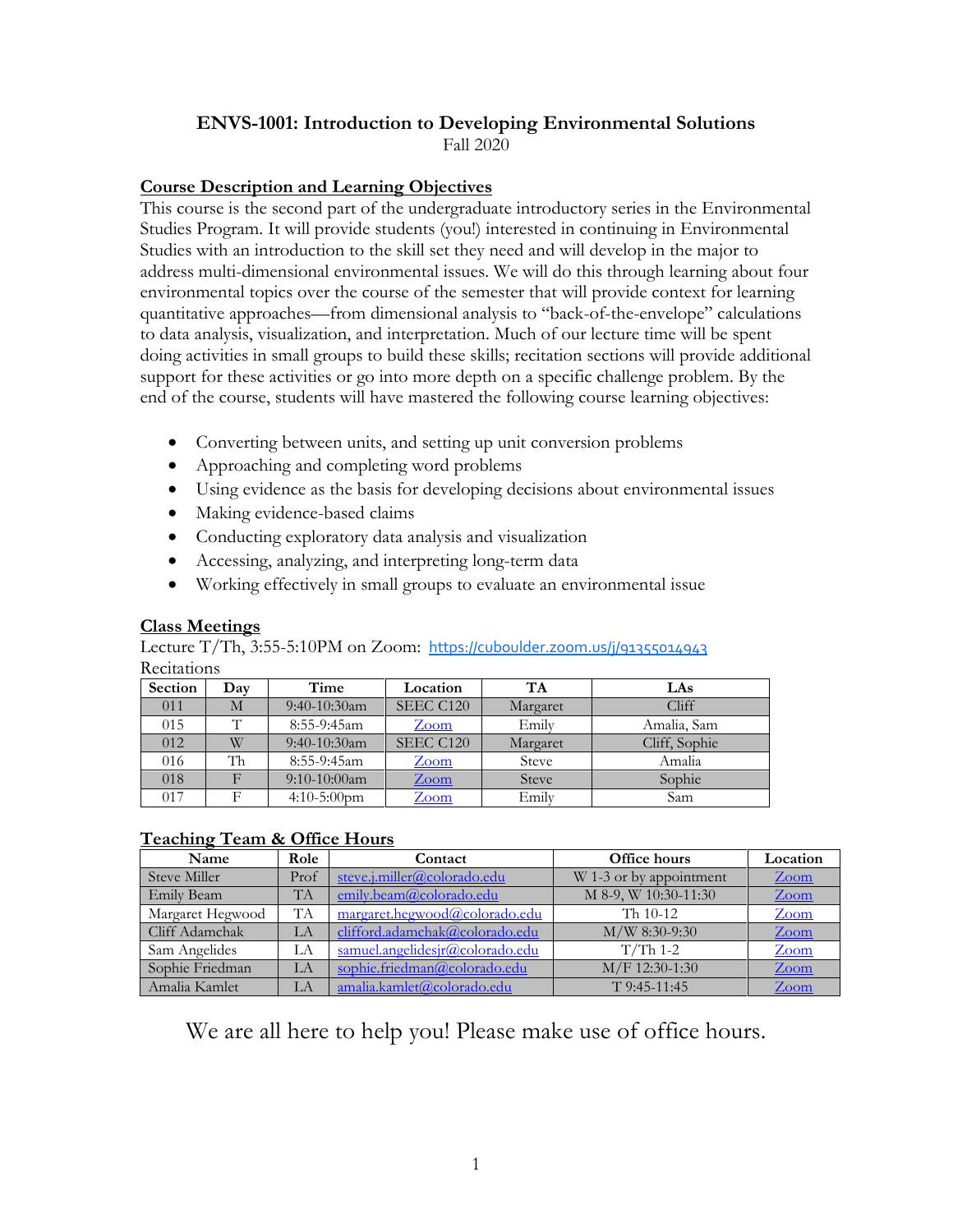## **Class Expectations**

- We show up for one another. This means that *you* have done the reading and assessments, completed assigned exercises, and are ready to engage in the classroom. If you need extra help, please come to office hours or the support sessions during recitations. This means that *your teaching team* is ready to work with and support you during each class period.
- We create and maintain a respectful class environment. Honest inquiry, persistence, and dialogue are encouraged.
- We abide by all university and public health rules. You and your classmates have a right to learn safely, and your teaching team has the right to be safe when helping you.
- You come to the lecture and recitation sections for which you are registered. We will be working in small groups; planning group work just won't be possible if you don't.
- We look out for one another. Wrestling with environmental challenges can be stressful. For a lot of people, math can too. Then there's the pandemic. Beyond offering respect, let's support one another, embrace the positive focus of the class (solutions and practical skills), and even try to have a little fun.

## **Class Materials**

Many of our readings will come from A Changing Planet, by Jason Neff. This is an online textbook for which you'll need to purchase access.

- If you purchased the book within the last 18 months, you should still have access. If you think you should still have access but don't, please email a teaching team member and we'll get you sorted.
- If you didn't, you will need to purchase it. If you are purchasing for the first time, you can buy it through the bookstore OR (recommended) click on the [Pearson Revel](mailto:https://canvas.colorado.edu/courses/64282/external_tools/232) link in the navigation bar. You'll need to create a Pearson account if you don't have one, then link your Pearson account with your Canvas account.

All reading assignments will appear as assignments in Canvas —you can view them as a calendar, so you know what is required for each class. The reading assignments marked with dates only come from the textbook. To access them, click on the **[Pearson Revel](mailto:https://canvas.colorado.edu/courses/64282/external_tools/232)** link in the navigation bar.

For some of the topics we will cover, we will provide texts, handouts, and assessments on Canvas. Please check our Canvas page frequently!

You need to bring a laptop to every class for data analysis exercises, writing, and research. Please install Microsoft Office (Word, Excel). You can get the software through OIT; please don't use the online version.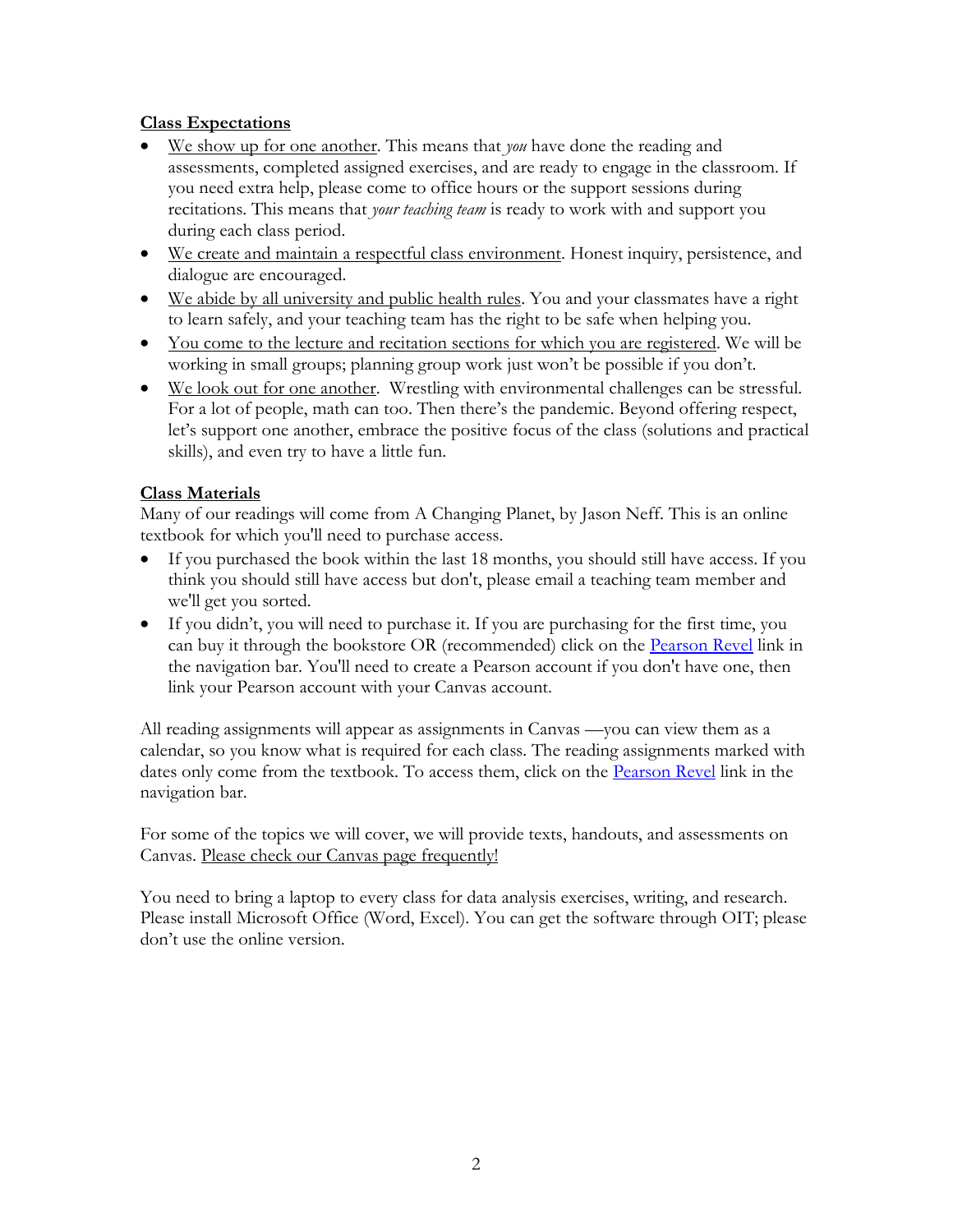#### **Requirements and Grading**

The class is 4 credits and letter grade only. Students must have completed ENVS-1000.

Reading assessments and reflections: 15%

You must complete the online assessments in *A Changing Planet* or on Canvas (see Canvas for due dates). Sometimes you will be asked to write a short reflection. *Reading and assessments/reflections must be completed by 11:59PM the date they are due.*

## Lecture and recitation exercises: 25%

You are expected to attend all classes, recitations, and engage in exercises, many of which will be graded for credit. During the semester, you will also sign up for two "Explain to an LA" sessions. A top grade in participation requires clear demonstration of effort and engagement by completing all in-class exercises. Due to this semester's unique circumstances, you will not be graded on verbal participation during lecture sessions. If you miss lecture or recitation, please watch recordings and/or connect with a classmate to learn the material; the TAs and LAs are also your resources.

### Infographic Project: 10%

In the middle of the semester, you will complete an in-depth exercise to give you the opportunity to practice and apply the skills that you are learning.

#### Midterm exam: 15%

The midterm exam will be a take-home exam released at the end of lecture on 10/6 (5:10pm MST) and due by the end of lecture on 10/8 (5:10pm MST). The exam will be based on readings, concepts, and skills learned to date; there will be a review in class on 10/6. We will not provide alternative scheduling *except* in the case of (1) documented disability or (2) religious observance. *If you qualify for either case, please speak to us and provide the required documentation as soon as possible.* 

## Final project: 20%

You will work in small teams to conduct a final project related to one of the issues introduced during the semester. Your team will gather information, conduct data analysis, and write a report. You will submit the report and make a brief oral presentation during the final week of classes.

#### Final exam: 15%

Like the midterm exam, the final exam will be a take-home exam. You will have approximately 6 days to work on it; it will be due at the end of the regularlyscheduled time assigned by the registrar (December 9 at 7PM MST). The same stipulations exist as for the midterm exam.

#### Extra Credit

There will be two extra credit opportunities during the class; if both are completed, you can raise your final grade by 1%. These will be short surveys or written assignments that I'll announce during the semester.

#### Late Assignments

For every day that an assignment is late, we will reduce the grade by 5 points or the equivalent of one step in the letter grade scale (i.e., a B becomes a B-). If there is an emergency that prevents you from getting an assignment in, be prepared to provide written documentation.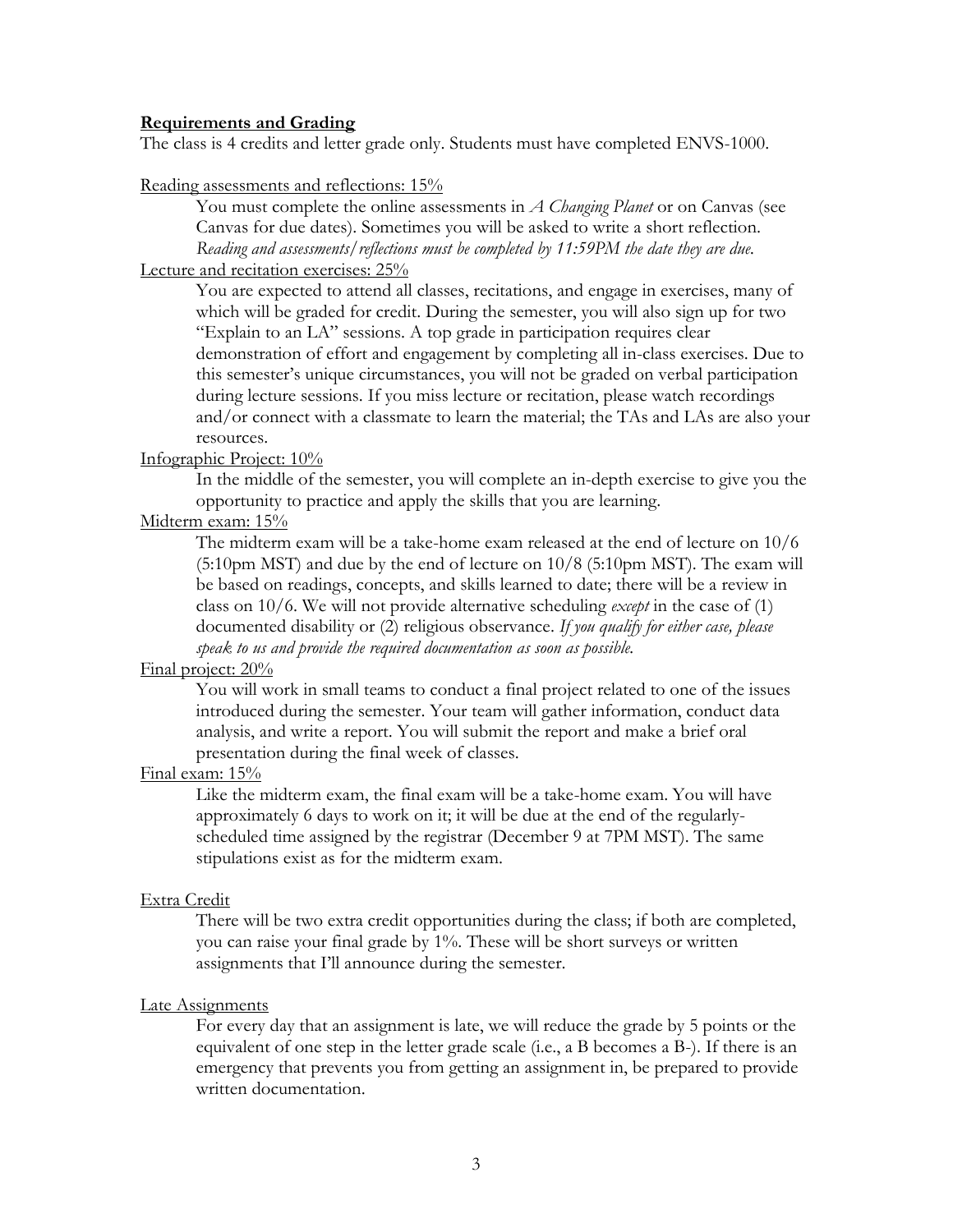Grades are as follows: 93 and greater = A, 90-92.9 = A-, 87-89.9 = B+, 83-86.9 = B, 80-82.9  $=$  B-, 77-79.9  $=$  C+, 73-76.9  $=$  C, 70-72.9  $=$  C-, 67-69.9  $=$  D+, 63-66.9  $=$  D, 60-62.9  $=$  D-, 60 and below  $=$  F. We may curve grades upward at the end of the semester when all work is complete. We will not curve grades down.

All grades will be posted on Canvas and we try to keep these grades up to date through the semester. Please check your grades frequently so you can let us know if there are any issues. We are willing to discuss grades and go through any of your assignments or exams with you. However, we don't discuss grades over email so either come to office hours or set up an alternative time to meet and go over your grade.

## **Email Etiquette**

**Please email your TA first** with respect to course matters; if they need Steve's input they will relay your message. When you email anyone on the Teaching Team regarding a question or to schedule an appointment, please:

- Include the course number "ENVS-1001" in your email subject line.
- Please address all members of the teaching team appropriately and with respect; we promise to do the same for you. You can use our first names, and you can address Steve as "Professor," or "Dr. Miller". The following are unacceptable: "Hey", "Yo", "Teach", etc. Above all, if a TA, LA, or any of your other professors asks to be addressed a particular way, please respect their wishes.

## **Zoom Etiquette**

**Keep it professional.** At a minimum, this means being fully clothed, not doing anything illegal or inappropriate, and not disrupting class. The semester's already going to be weird. Don't make it weirder. In addition, please:

- Keep your microphones off unless otherwise instructed (e.g., invited to ask or answer a question)
- Use the chat for class-related topics only.

Professional doesn't have to be boring. But be reasonable and respectful.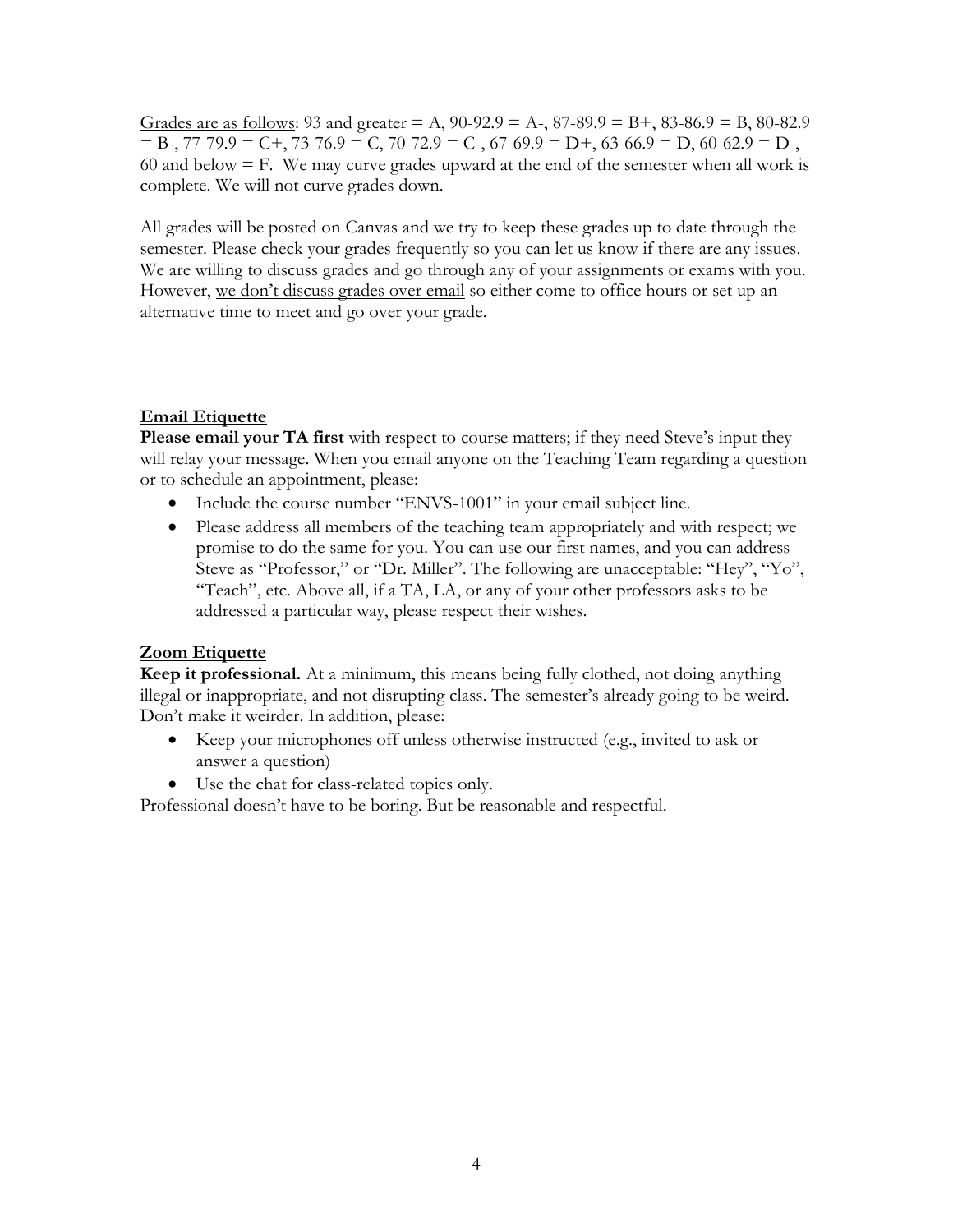## **CU policies that this course will uphold**

## REQUIREMENTS FOR COVID-19

As a matter of public health and safety due to the pandemic, all members of the CU Boulder community and all visitors to campus must follow university, department and building requirements, and public health orders in place to reduce the risk of spreading infectious disease. Required safety measures at CU Boulder relevant to the classroom setting include:

- maintain 6-foot distancing when possible,
- wear a cloth face covering (over nose and mouth), especially when unable
- to maintain a distance of at least 12 feet,
- clean local work area,
- practice hand hygiene,
- follow public health orders, and
- if sick and
	- o you live off campus, do not come onto campus (unless instructed by a CU Healthcare professional), or
	- o you live on-campus, please alert [CU Boulder Medical Services.](https://www.colorado.edu/healthcenter/coronavirus-updates/symptoms-and-what-do-if-you-feel-sick)

Students who fail to adhere to these requirements will be asked to leave class, and students who do not leave class when asked or who refuse to comply with these requirements will be referred to [Student Conduct and Conflict Resolution.](https://www.colorado.edu/sccr/) For more information, see the policies on [COVID-19 Health and Safety](https://www.colorado.edu/policies/covid-19-health-and-safety-policy) and [classroom behavior](http://www.colorado.edu/policies/student-classroom-and-course-related-behavior) and the **Student Code of Conduct**. If you require accommodation because a disability prevents you from fulfilling these safety measures, please see the "Accommodation for Disabilities" statement on this syllabus.

Before returning to campus, all students must complete the COVID-19 Student Health and [Expectations Course.](https://www.colorado.edu/protect-our-herd/how#anchor1) Before coming on to campus each day, all students are required to complete a [Daily Health Form.](https://www.colorado.edu/protect-our-herd/daily-health-form)

Students who have tested positive for COVID-19, have symptoms of COVID-19, or have had close contact with someone who has tested positive for or had symptoms of COVID19 must stay home and complete the [Health Questionnaire and Illness Reporting Form](https://www.colorado.edu/protect-our-herd/daily-health-form) remotely. In this class, if you are sick or quarantined, please [email Steve](mailto:steve.j.miller@colorado.edu?subject=ENVS%201001:%20sick%20or%20quarantined%20(COVID-19)) to come up with an individual plan.

## ACCOMMODATION FOR DISABILITIES

If you qualify for accommodations because of a disability, please submit your accommodation letter from Disability Services to your faculty member in a timely manner so that your needs can be addressed. Disability Services determines accommodations based on documented disabilities in the academic environment. Information on requesting accommodations is located on the [Disability Services website.](http://www.colorado.edu/disabilityservices/students) Contact Disability Services at  $303-492-8671$  or  $\frac{dsin6@colorado.edu}{dsin6@colorado.edu}$  for further assistance. If you have a temporary medical condition or injury, see [Temporary Medical Conditions](http://www.colorado.edu/disabilityservices/students/temporary-medical-conditions) under the Students tab on the Disability Services website.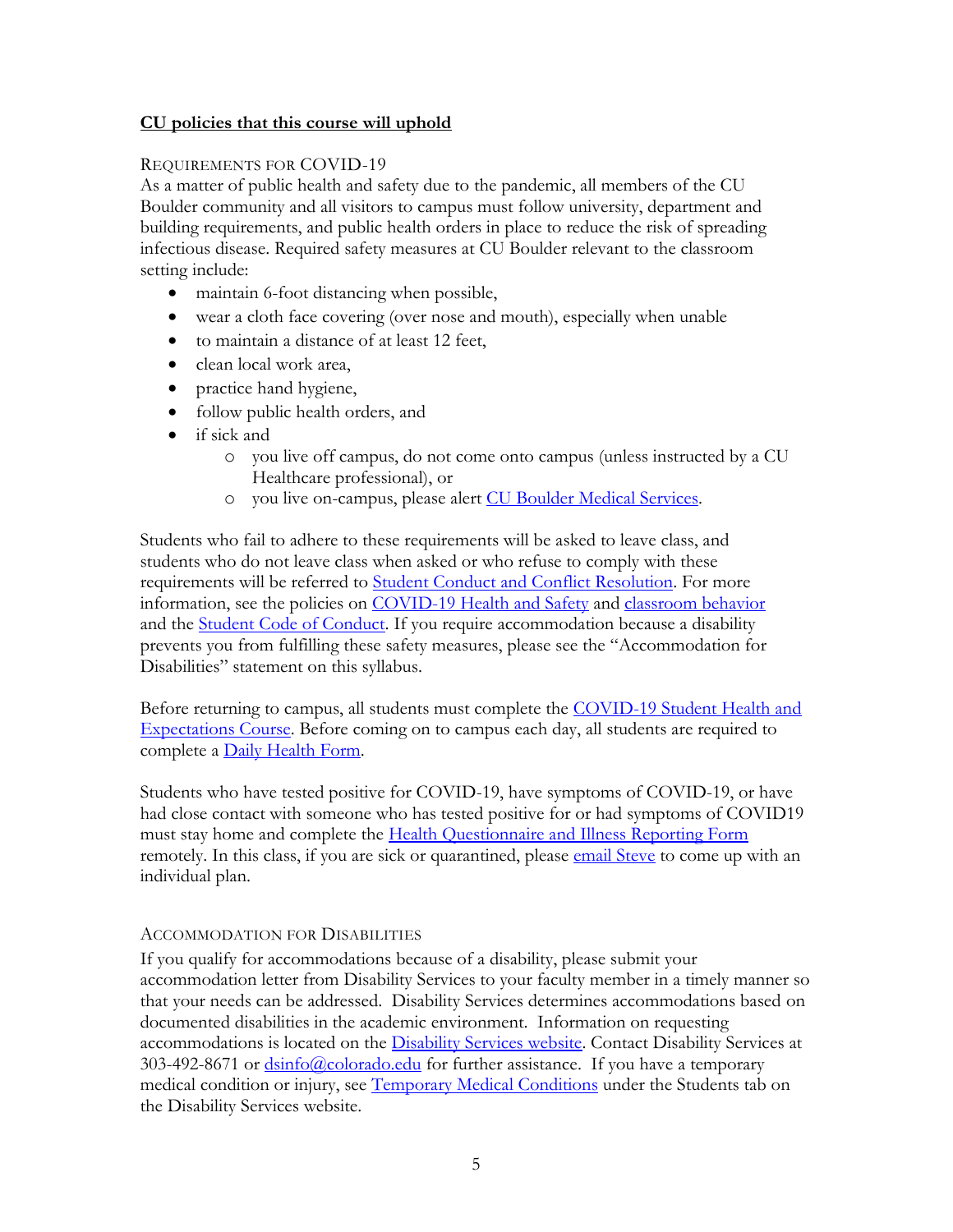#### CLASSROOM BEHAVIOR

Students and faculty each have responsibility for maintaining an appropriate learning environment. Those who fail to adhere to such behavioral standards may be subject to discipline. Professional courtesy and sensitivity are especially important with respect to individuals and topics dealing with race, color, national origin, sex, pregnancy, age, disability, creed, religion, sexual orientation, gender identity, gender expression, veteran status, political affiliation or political philosophy. Class rosters are provided to the instructor with the student's legal name. I will gladly honor your request to address you by an alternate name or gender pronoun. Please advise me of this preference early in the semester so that I may make appropriate changes to my records. For more information, see the policies on [classroom behavior](http://www.colorado.edu/policies/student-classroom-and-course-related-behavior) and the [Student Code of Conduct.](http://www.colorado.edu/osccr/)

## HONOR CODE

All students enrolled in a University of Colorado Boulder course are responsible for knowing and adhering to the Honor Code. Violations of the policy may include: plagiarism, cheating, fabrication, lying, bribery, threat, unauthorized access to academic materials, clicker fraud, submitting the same or similar work in more than one course without permission from all course instructors involved, and aiding academic dishonesty. All incidents of academic misconduct will be reported to the Honor Code [\(honor@colorado.edu\)](mailto:honor@colorado.edu); 303-492-5550). Students who are found responsible for violating the academic integrity policy will be subject to nonacademic sanctions from the Honor Code as well as academic sanctions from the faculty member. Additional information regarding the Honor Code academic integrity policy can be found at the **Honor Code Office website**.

# SEXUAL MISCONDUCT, DISCRIMINATION, HARASSMENT AND/OR RELATED

## **RETALIATION**

The University of Colorado Boulder (CU Boulder) is committed to fostering a positive and welcoming learning, working, and living environment. CU Boulder will not tolerate acts of sexual misconduct (including sexual assault, exploitation, harassment, dating or domestic violence, and stalking), discrimination, and harassment by members of our community. Individuals who believe they have been subject to misconduct or retaliatory actions for reporting a concern should contact the Office of Institutional Equity and Compliance (OIEC) at 303-492-2127 or cureport@colorado.edu. Information about the OIEC, university policies, [anonymous reporting,](https://cuboulder.qualtrics.com/jfe/form/SV_0PnqVK4kkIJIZnf) and the campus resources can be found on the [OIEC website.](http://www.colorado.edu/institutionalequity/)

Please know that faculty and instructors have a responsibility to inform OIEC when made aware of incidents of sexual misconduct, discrimination, harassment and/or related retaliation, to ensure that individuals impacted receive information about options for reporting and support resources.

## RELIGIOUS HOLIDAYS

Campus policy regarding religious observances requires that faculty make every effort to deal reasonably and fairly with all students who, because of religious obligations, have conflicts with scheduled exams, assignments or required attendance. In this class, please see me to make arrangements ASAP at the start of the semester if you have a conflict. See the [campus policy regarding religious observances](http://www.colorado.edu/policies/observance-religious-holidays-and-absences-classes-andor-exams) for full details.